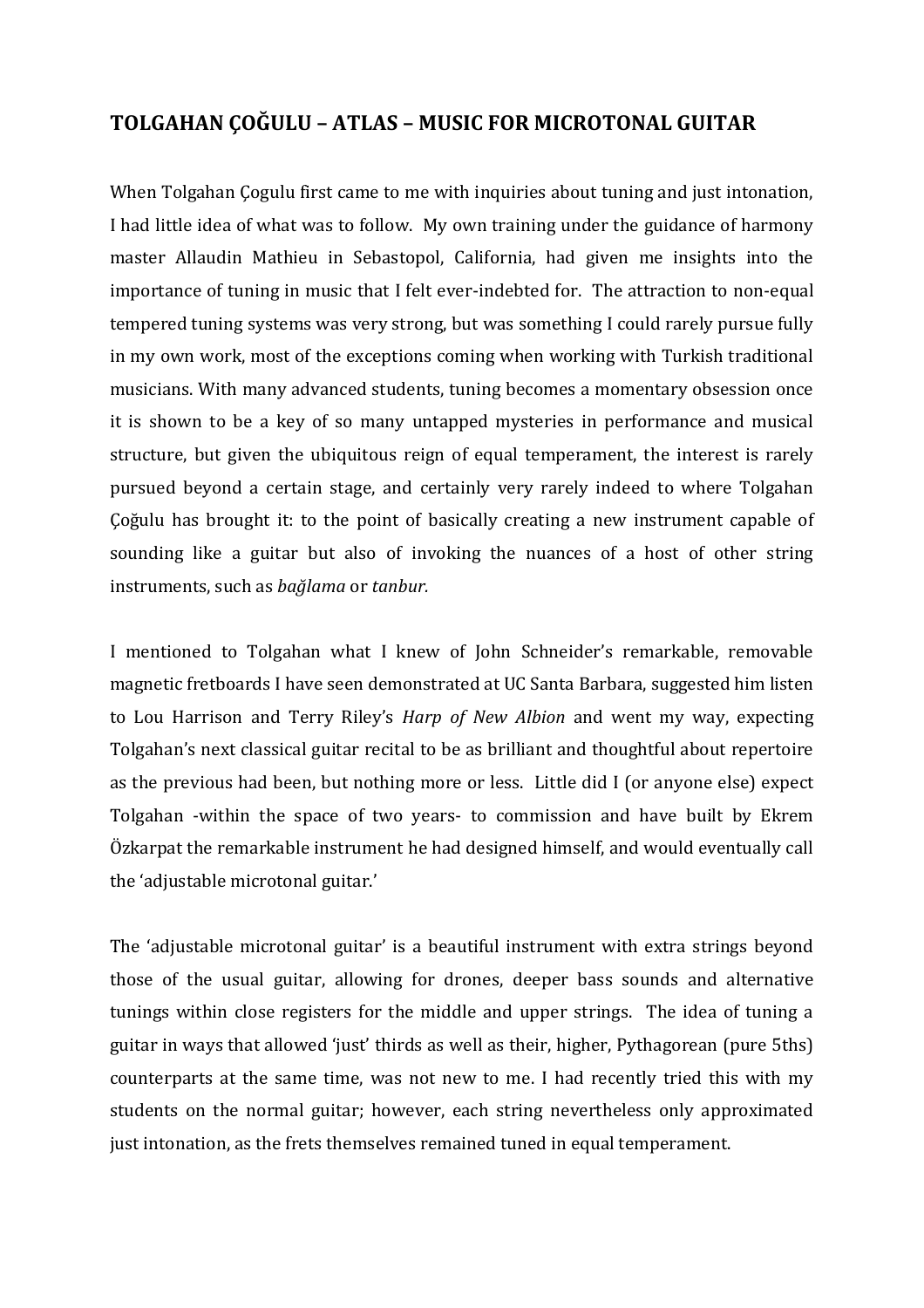Having an adjustable fret instrument built solves this problem. Tolgahan's design represents a serious initiative to create a tool capable of dealing in a practical and musically satisfying way with some of the most difficult tuning issues facing musicians. Moreover, it was no coincidence that one of the first composers to take advantage of this new instrument, that could accommodate as many *komas* as desired on a single string, not unlike a harmonic *tanbur*, was my former student Onur Turkmen, whose *Merhamet*  appears on this album.

## *Why Tweak the Tuning?*

The lay listener may well ask, 'what is so important about tuning'? Would such small distances really make so much of a difference? Would it make such a difference in *türkü* (folk song), which is widely performed on guitar or piano arrangements in Turkey? The answer is a resounding 'Yes.' The very soul of Anatolian or Ottoman (or any other) music is influenced by the synchronicities of its vibration. The precisely in-tune instrument produces resonant, distinctive, variegated and exact flavor for every harmonic congruence. One's ear may not actually perceive any difference in terms of distance, but the psychological/spiritual difference between a tempered note and a note one or two *komas* away (to speak in terms of Turkish tuning) is astounding. It is like seeing a rigid, iron statue (equal temperament), spring out of its fixed pose and turn into a living, breathing being. As Allaudin Mathieu points out, equal-temperament does many things well, especially modulation, which is essential for the music of the late 19th and early 20th century: Wagner, Schoenberg, Stravinsky. Nevertheless, in giving appropriate flavor to both earlier and later musics, as well as most non-western musics, equal temperament often fails in catching the true soul of the music.

## *Looking to Anatolia, Looking Ahead*

As such, Tolgahan's sensitivity and interest towards the music of Anatolia, particularly of the *bağlama*-strumming *Aşık*s, and towards the related (but different) world of Ottoman *makam,* represent an essential side of his work with the adjustable fretted guitar. Tolgahan's own brilliant transcriptions of bağlama staples such as *Uzun İnce Bir Yoldayım* and *Yemen Türküsü* well show: given some adjustment to its fretboard, the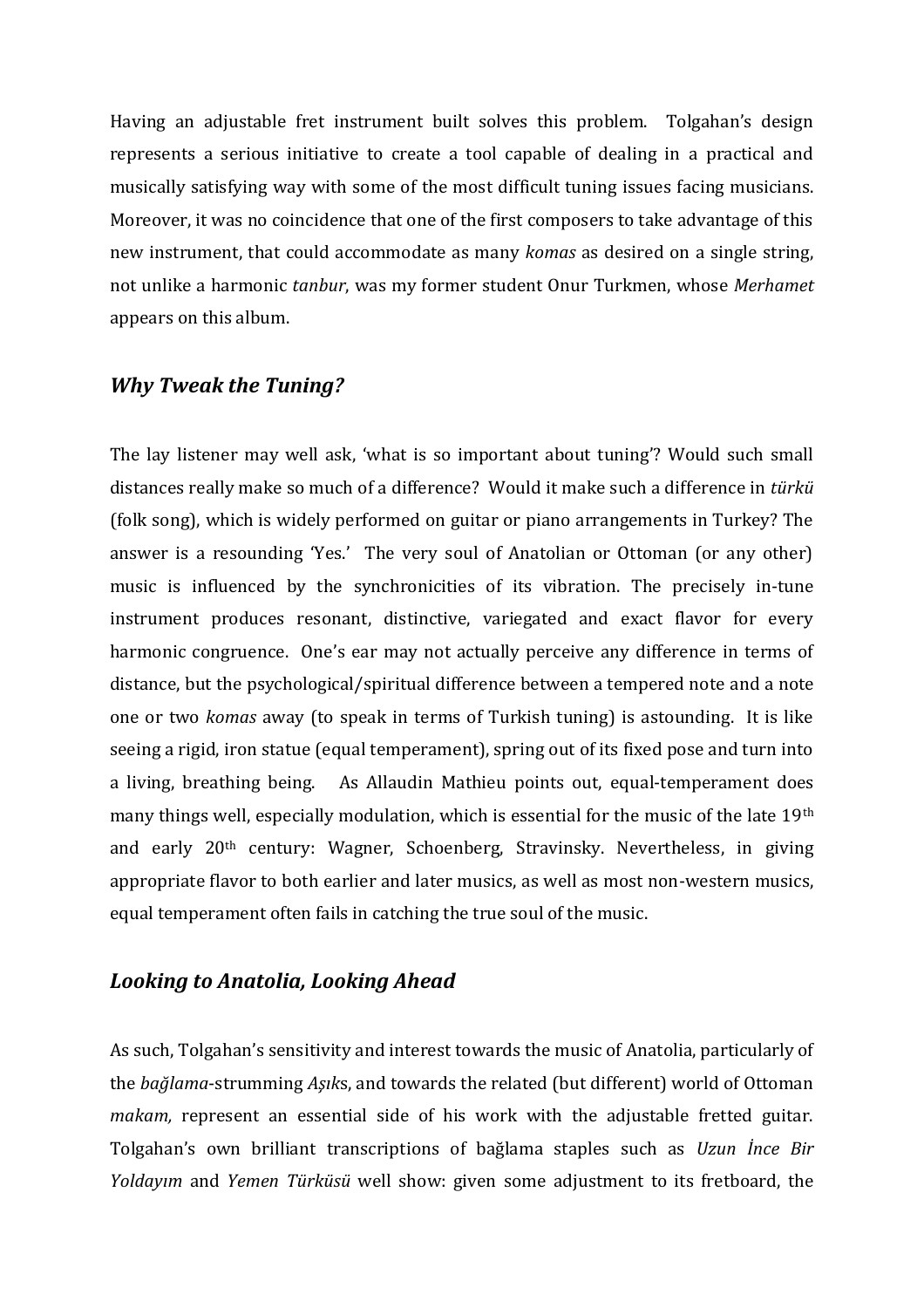guitar is quite capable of playing Anatolian music in a very convincing way—to the point where, when Tolgahan mixes strumming with tapping techniques he undoubtedly learned from bağlama players, one would almost think the guitar player was Erdal Erzincan or Erol Parlak.

By opening this possibility, Tolgahan's new instrument has created a creative space ripe for exploration for composers wanting to write for guitar where the *makam* would actually be in tune. Suddenly composers were writing pieces such as *Merhamet* and *Hüseyni in E* for this new instrument, using the exact tunings of makams as found in Ottoman music. Other composers, such as Allaudin Mathieu, wrote pieces for Tolgahan using elaborately created systems for modulating just intonation, exploring very different and extended harmonic possibilities on the instrument.

Thus, we see two basic approaches to using this unique instrument: on one side the piece defined meticulously for the instrument with a complex scheme allowing for modulations with just intonation, and on the other—the vast majority of pieces on this CD: pieces written in *makams* or scales from folk music, that exploit the exact tunings of those genres.

In the end, the distinction disappears: both approaches produce a subtlety and beauty of sounds on the guitar hitherto deemed (with rare exceptions) impossible, allowing for precise moods and nuances most guitarists can only dream of. As he continues to commission and create a new repertoire for this remarkable instrument, Tolgahan evokes the wisdom of the ages, and perhaps even the great pre-Ottoman musician philosophers such as Ibn-Sina (who, unlike modern theorists of Ottoman maqam music seemed to understand harmony in three dimensions, as Rameau much later would). At the same time, he opens doors for adventurous  $21<sup>st</sup>$  century composers, looking for a new lease on life with harmony. Such is the nature of Tolgahan Çogulu's gift to the musical world: a gift of the past, and simultaneously, the future, but with a true musical resonance that says 'Now'!

MICHAEL ELLISON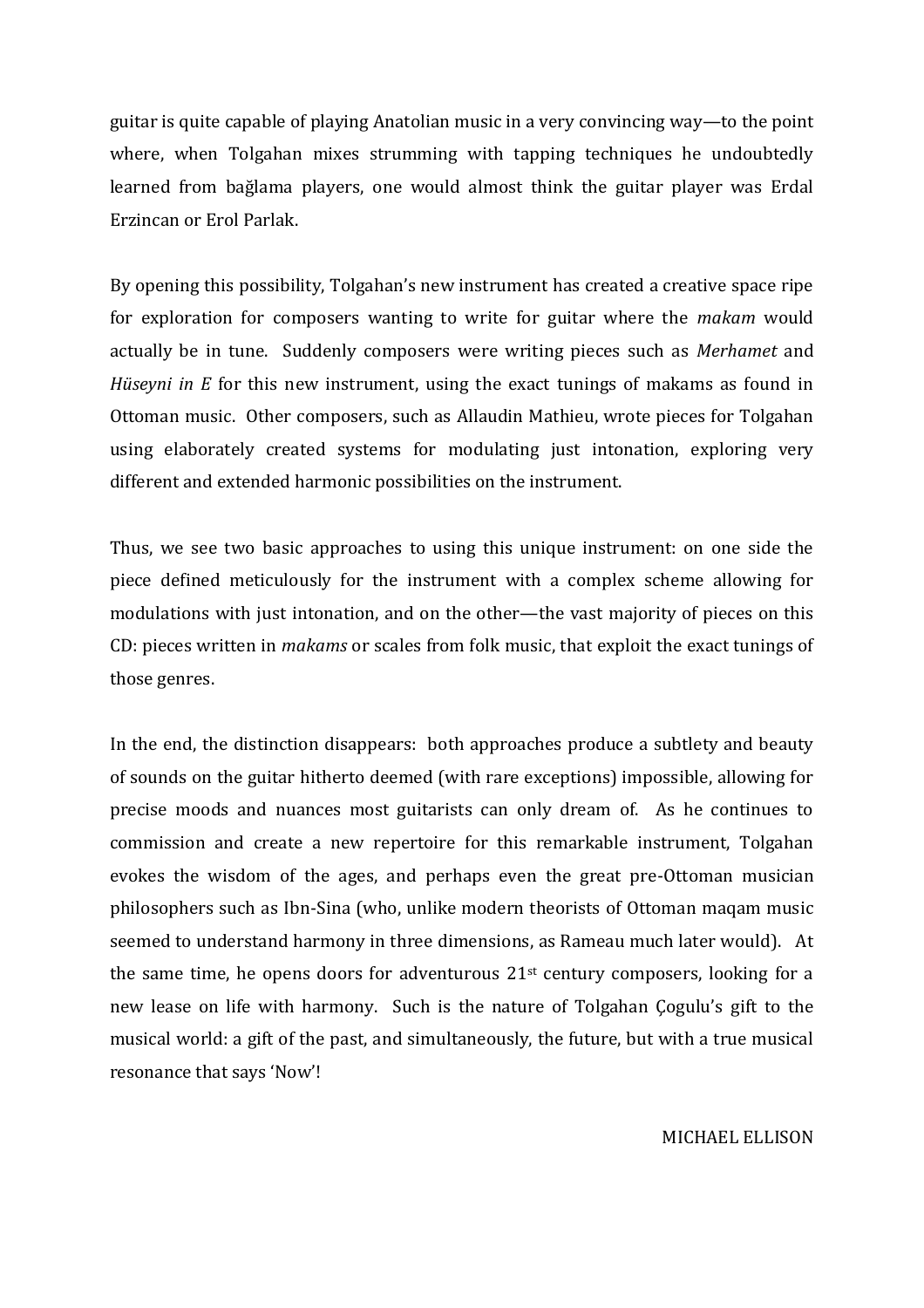### ADJUSTABLE MICROTONAL GUITAR

Adjustable microtonal guitar has been designed by Tolgahan Çoğulu in 2008. It was accepted and funded as a scientific research project at Istanbul Technical University Dr. Erol Üçer Center for Advanced Studies in Music under the supervision of Prof. Şehvar Beşiroğlu. It was completed in 2009 by luthier Ekrem Özkarpat.

In designing his adjustable microtonal guitar, Tolgahan Çoğulu was inspired by Walter Vogt's *Fine-Tunable Precision Fretboard* (1985), whose aim was to solve the intonation problems of the guitar. In the adjustable microtonal guitar, all the frets on the fretboard are movable in the channels under each string. Besides, any number of frets can be inserted into or removed from the fretboard.

The objectives of designing the adjustable microtonal guitar are as follows:

- 1) To play maqam-based music with the guitar.
- 2) To play microtonal music of the contemporary classical Western music repertoire.
- 3) To play pieces based on tunings other than the equal temperament system.

## FRET PLACEMENTS AND TUNINGS

Many pieces on this album are based on the Hüseyni makam family, which is in common use in Anatolian folk music. The scale of this makam family resembles the Dorian mode; however, the second and sixth degrees contain microtones, indicated by a flat symbol with the number '2' and the sharp symbol with the number '3,' respectively. These frets are set approximately 35 cents flat. The arrangement of the frets on the microtonal guitar is based on that of the Anatolian folk necked lute, *bağlama*. *Kara Toprak*, *Uzun İnce Bir Yoldayım* and *Yemen Türküsü* are in the makam Hüseyni with the tonic on F#. The tuning is the same as that used by Ricardo Moyano: C# C# E F# C# F# B E from the eighth toward the first string. The tuning used for the piece *Fidayda* is D D D A D A Bb D. Occasionally a 35-cent flat microtone is used when ascending the scale. Many ornaments are also made from tempered pitches toward the microtones. The fourth and fifth pieces are in an equal tempered scale. The piece *Kochari* is also based on the Hüseyni makam family, but the microtones are set approximately 15 cents flat.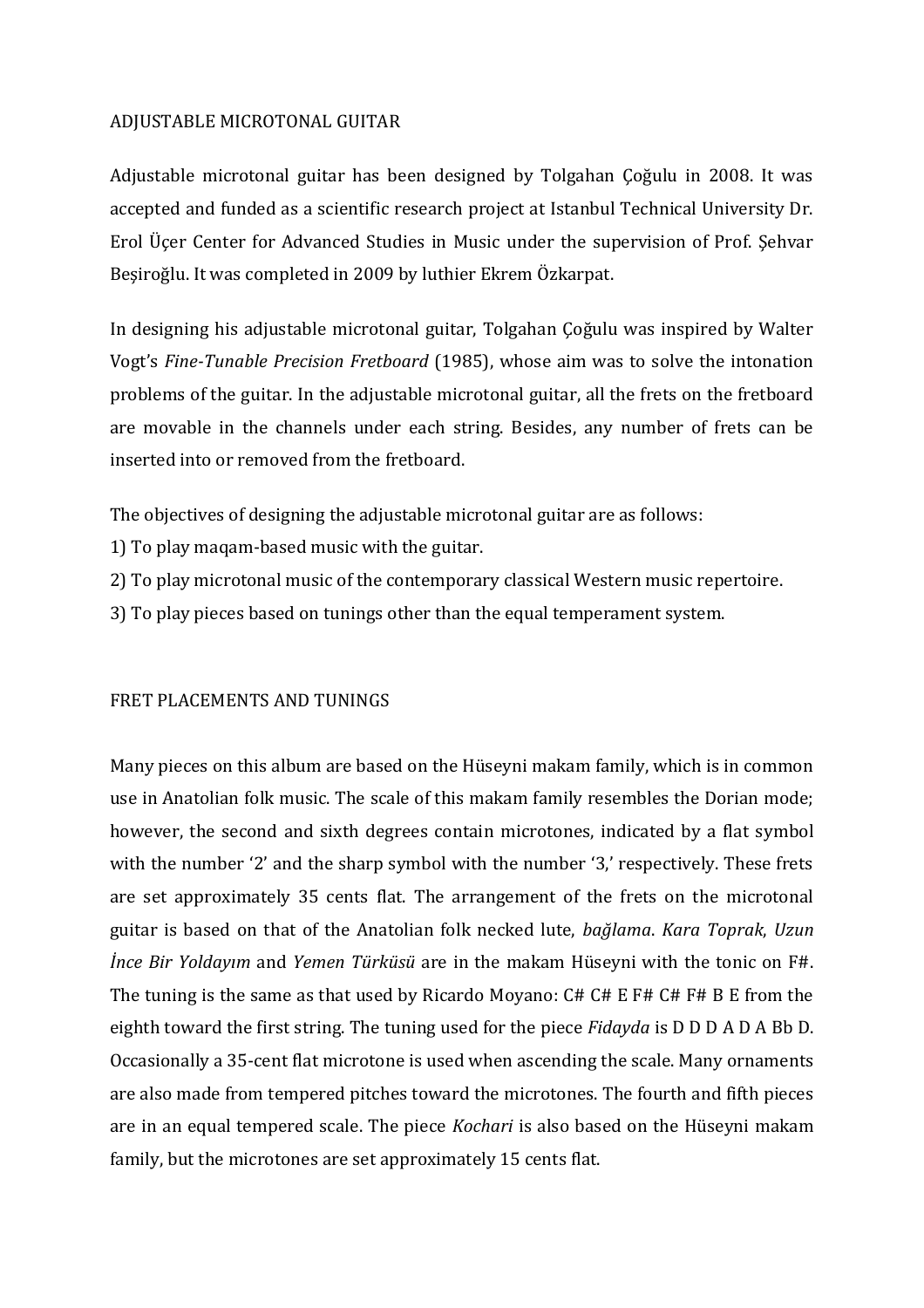In the piece *Shesh-tar*, all the frets are set according to five-limit just intonation with a tonic of D. The strings are tuned to D D D A D A A D. All the pieces by Mutlu Torun were composed for normal guitar. Those pieces which are in the Dorian mode have been put into the Hüseyni makam family with the help of the composer, generally with the use of 35-cent flat microtones. In *Prelude* and *Merhamet*, all the frets have been set for the makams Hüzzam, Zirgüleli Hicaz, Saba, Nihavend and Nikriz. For example, the augmented second interval often used in the makam Hicaz has been narrowed. For the piece *Xoş e Hewreman*, the tuning used is D D D G D G A D. In the middle section of the piece, the second degree has been set approximately 35 cents flat.

#### TOLGAHAN ÇOĞULU

Tolgahan Çoğulu (b. 1978 in Ankara, Turkey) studied with Ayhan Akkaya in Boğaziçi University Folklore Club between 1996-2001. He received both the Master of Music and PhD degrees from Istanbul Technical University, Dr. Erol Üçer Center for Advanced Studies in Music where he studied with Soner Egesel and Bekir Küçükay. His PhD thesis is entitled 'The Adaptation of Bağlama Techniques into Classical Guitar Performance' and it is published by VDM in 2011. He designed the adjustable microtonal guitar in 2008. Tolgahan built a unique repertoire of works for microtonal guitar by leading and emerging composers such as William Allaudin Mathieu, Gabriel Malancioiu, Nicola Visalli, Mutlu Torun and Onur Turkmen. He founded the classical guitar duo 'Duoist' with Erhan Birol in 2007. The duo's CD, *It Takes Two* (Pan Classics, 2011), features a collection of world premiers commissioned by the duo over the past decade. He is the co-author of the book, *Temel Müzik Eğitimi* (Introduction to Music Theory and Ear Training) which was published in 2010 by BGST. He founded the classical guitar department at Istanbul Technical University, Turkish Music State Conservatory in 2010. He is also a member of Bosphorus Performing Arts Ensemble (BGST).

#### THANKS

Many thanks to Hasan Saltık and friends in Kalan Music, my advisor Şehvar Beşiroğlu, luthier Ekrem Özkarpat, İsmail Dalgın, İstanbul Technical University Dr. Erol Üçer Center for Advanced Studies in Music, Erol Üçer and Mine Üçer, Cihat Aşkın and Michael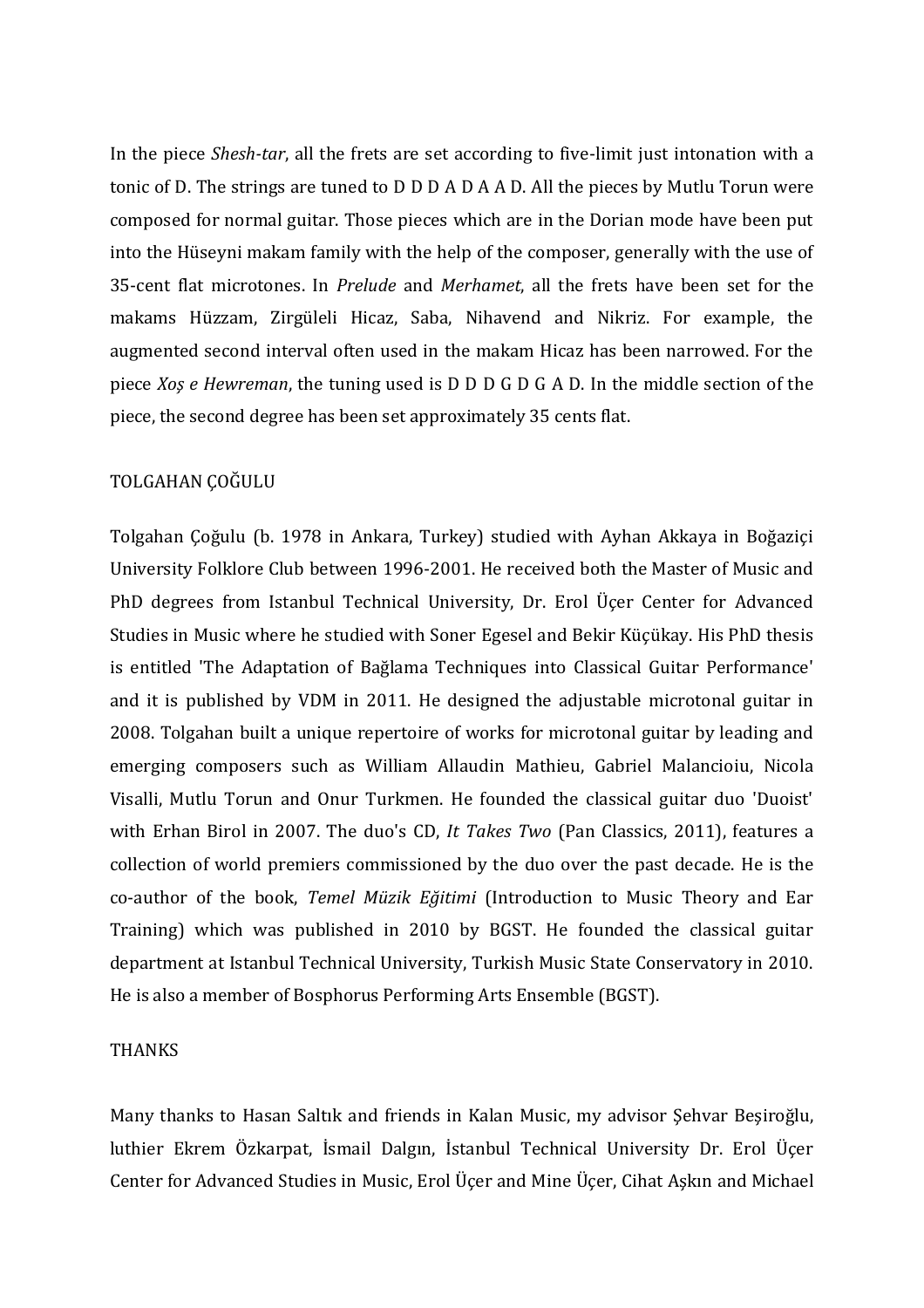Ellison, Ricardo Moyano, Mutlu Torun, Tolga Zafer Özdemir, Gilbert Biberian, Onur Türkmen, Erhan Birol and Sinan Cem Eroğlu, Taylan Özdemir and Burak Tamer, John Schneider and Erkan Oğur, Okan Murat Öztürk ve Erdem Şimşek, Jerfi Aji and Alin Aylin Yağcıoğlu, Tufan Kurdoğlu and Fırat İler, Yılmaz Çoğulu, Devrim Çoğulu, Ece Çoğulu and Derin Çoğulu and finally to Aysel Özer, Halime Öcal and Atlas Çoğulu.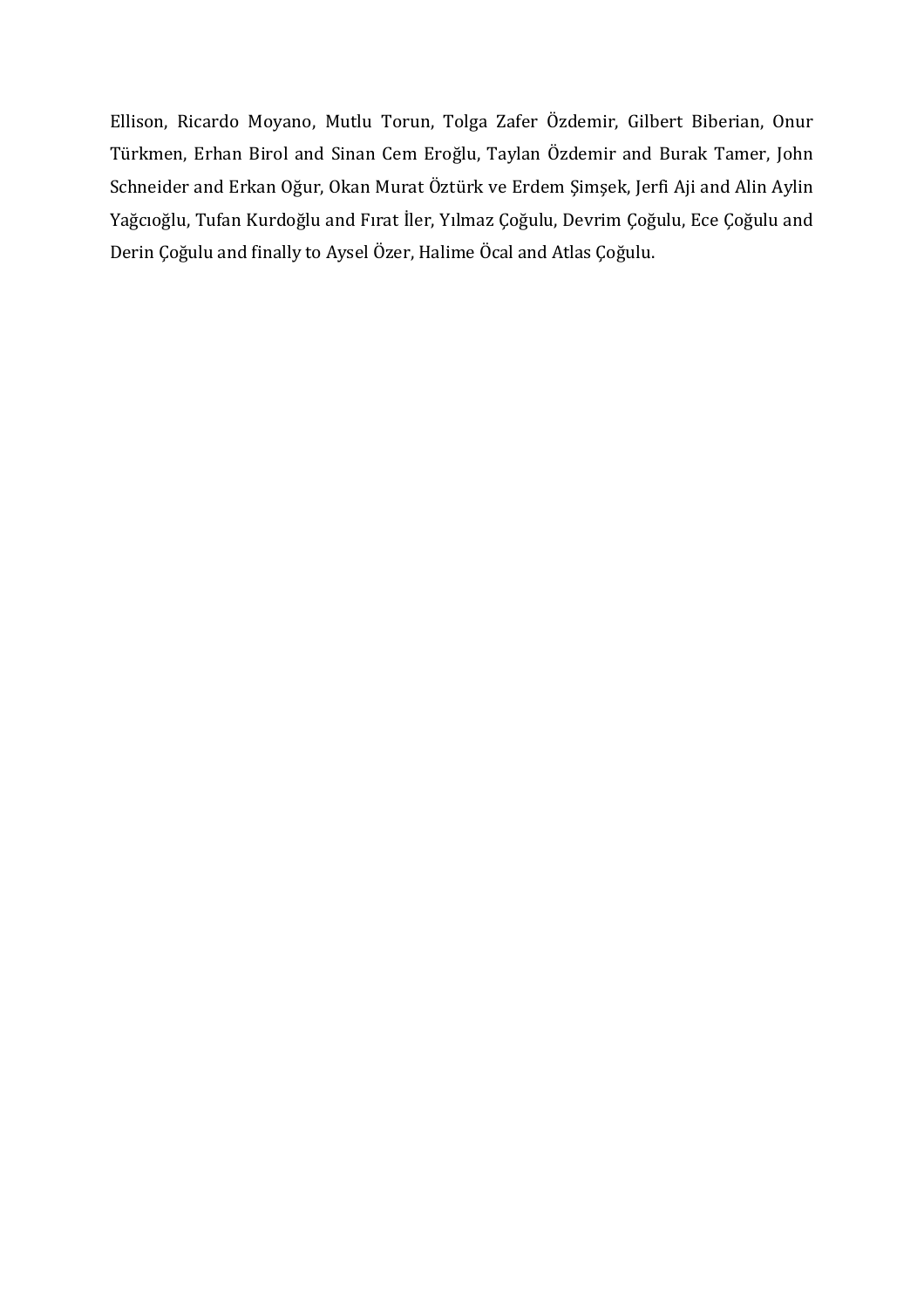# **TOLGAHAN ÇOĞULU – ATLAS – MİKROTONAL GİTAR İÇİN MÜZİK**

Tolgahan Çoğulu, bana akortlama ve doğal akort sistemiyle ilgili sorularla geldiğinde, neler olacağı hakkında pek bir fikrim yoktu. Kaliforniya'nın Sebastopol kentinde armoni üstadı Allaudin Mathieu'nün rehberliğinde almış olduğum eğitim, bana, müzikte akortlamanın önemiyle ilgili ona her zaman borçlu kalacağım bir anlayış kazandırmıştı. Eşit olmayan tampere akort sistemleri çok cazip bir alandı; ama geleneksel Türkiyeli müzisyenlerle çalışana dek eserlerimde nadiren gözettiğim bir konuydu. İleri düzeydeki pek çok öğrenciyle birlikte, akortlama, icra ve müzikal yapıdaki pek çok kullanılmamış gizemin anahtarı olarak görününce, anlık bir düşünce olarak kaldı. Ancak, eşit tamperemanın yaygın saltanatı söz konusu olduğunda, ilgi belli bir seviyeyi aşarak çok nadiren Tolgahan Çoğulu'nun onu getirdiği noktaya ulaşır: gitar gibi tınlayabilen ve aynı zamanda bağlama ya da tanbur gibi diğer telli çalgıların nüanslarını verebilen yeni bir çalgı yaratma noktasına*.*

Tolgahan'a, John Schneider'in UC Santa Barbara'da tanıtımını gördüğüm dikkate değer değiştirilebilir mıknatıslı gitar klavyelerinden bahsettim; Lou Harrison'ı ve Terry Riley'nin *Harp of New Albion*'unu dinlemesini söyledim ve Tolgahan'ın bir sonraki gitar resitalinin repertuvar açısından daha önceki gibi görkemli ve iyi düşünülmüş olacağını umarak yoluma devam ettim. Ne ben, ne de bir başkası, Tolgahan'ın –iki yıllık bir zaman dilimi içerisinde- kendi tasarımı olan çalgıyı Ekrem Özkarpat'a sipariş edip yaptıracağını ve sonunda onu "ayarlanabilir mikrotonal gitar" diye adlandıracağını tahmin etmemiştik.

'Ayarlanabilir mikrotonal gitar', uzun seslere, daha derin bas seslere ve orta ve üst tellerde alternatif akortlamaya olanak veren, alışılmış gitarınkilerin ötesinde ek telleri ile büyüleyici bir çalgı. Bir gitarı 'doğal' üçlülere ve aynı zamanda onların daha üst Pisagor karşılıklarına (doğal beşlilere) göre akortlama şekli benim için yeni değildi. Bunu öğrencilerimle daha önce normal gitarda denemiştik; ancak, perdeler eşit tamperemanda akortlanmış olduğu için, doğal akort sistemini tam olarak uygulayamamıştık.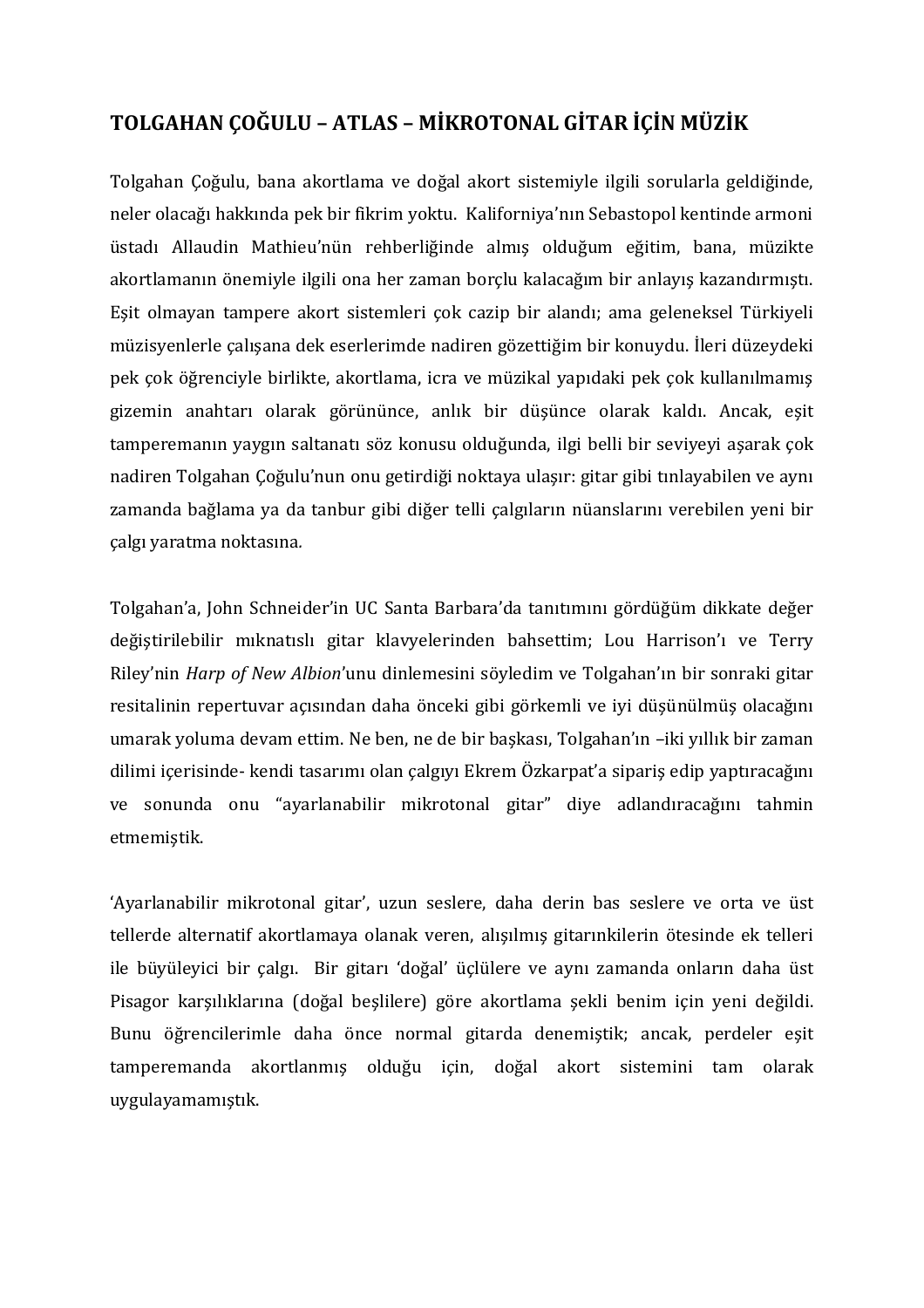Ayarlanabilir perdeli bir çalgının varlığı bu sorunu çözüyor. Tolgahan'ın tasarımı, müzisyenlerin önündeki en zor akort sorunlarının bazılarıyla pratik ve müzikal anlamda tatmin edecek şekilde başa çıkabilen bir çalgı yaratma konusunda ciddi bir girişimi temsil ediyor. Tek bir telde istenildiği kadar çok komayı barındırabilen ve bu anlamda tanbura benzeyen bu yeni çalgıdan yararlanan ilk bestecilerden birinin, bu albümdeki *Merhamet* adlı eserin sahibi olan eski öğrencim Onur Türkmen olması bir tesadüf değil.

## *Akortlamada İnce Ayara Gerek Var mı?*

Alaylı bir dinleyici doğal olarak sorabilir: "Akortlama neden bu kadar önemli?" Bu kadar küçük aralıklar gerçekten de çok büyük farklar yaratabilir mi? Türkiye'de gitar ve piyano düzenlemeleriyle geniş çapta icra edilen türkülerde o kadar fark yaratır mı? Yanıt kocaman bir "evet"tir. Anadolu ve Osmanlı müziklerinin (ve diğer müziklerin) ruhu kendi titreşiminin senkronlarından etkilenmiştir. Tam olarak akortlanmış bir çalgı, her armonik uyum için tınlayan, belirgin, ebruli ve eksiksiz rengi üretir. İnsanın kulağı mesafe bağlamında herhangi bir farkı algılamayabilir; ama tampere nota ile bir, hatta iki koma uzaklıktaki nota arasındaki psikolojik/ruhsal fark hayret vericidir. Bu katı, demirden bir heykelin (eşit tampereman) sabit duruşundan aniden çıkıp yaşayan, nefes alan bir varlığa dönüşmesini görmeye benzer. Allaudin Mathieu'nün belirttiği üzere, eşittampereman pek çok şeyi çözmüştür; özellikle geç 19. ve erken 20. yüzyıl müziğindeki (Wagner, Schoenberg, Stravinsky) modülasyon için şarttır. Ama daha önceki ve sonraki müziklere, hatta Batı müziği dışındakilere de uygun rengi katmak söz konusu olduğunda, eşit tampereman müziğin gerçek ruhunu yakalamada çoğu kez yetersiz kalır.

## *Anadolu'ya ve Ötesine Bakmak*

Aslında, Tolgahan'ın Anadolu müziğine, özellikle bağlama çalan âşıklara ve ilgili (ama farklı) olan Osmanlı makamlarının dünyasına olan ilgisi ve hassasiyeti, onun ayarlanabilir perdeli gitarla olan çalışmalarının başlıca yönünü temsil ediyor. Tolgahan'ın *Uzun İnce Bir Yoldayım* ve *Yemen Türküsü* gibi başlıca bağlama eserlerinin kendi görkemli uyarlamalarının çok iyi gösterdiği üzere: perde kısmında bazı ayarlamalar yapıldığında, gitar Anadolu müziğini yorumlamaya gayet ikna edici bir şekilde uygun hale geliyor. Öyle ki, Tolgahan şüphesiz bağlama çalanlardan öğrendiği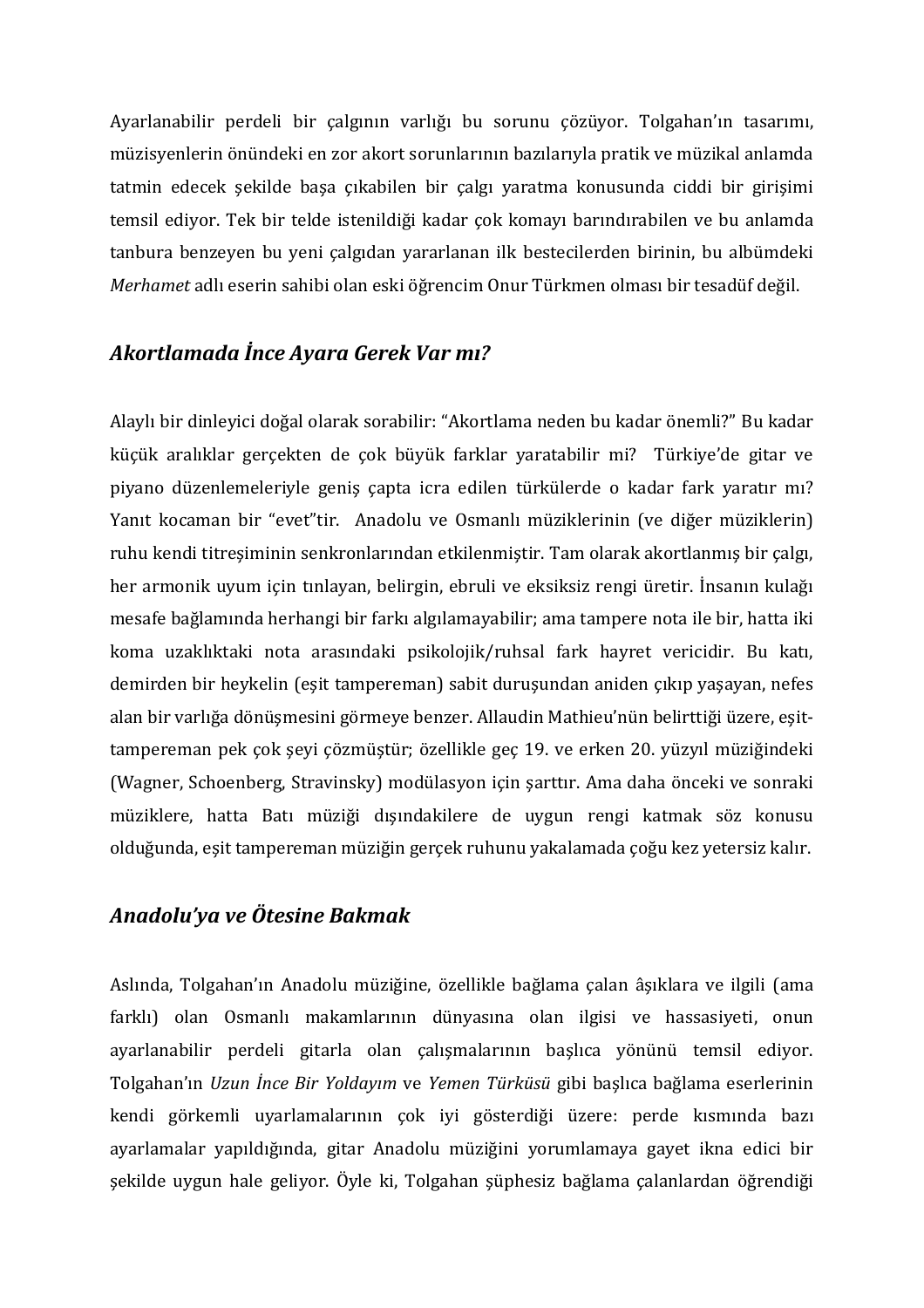parmak vurma tekniklerini vuruş teknikleriyle buluşturduğunda, gitar çalanın neredeyse Erdal Erzincan veya Erol Parlak olduğu sanılabilir.

Tolgahan'ın yeni çalgısı, bu olanağı sağlayarak, makamın olması gerektiği gibi akortlu olacağı bir gitar için yazmak isteyen bestecilerin araştırmasına yönelik hazır bir yaratıcı alan ortaya çıkarmıştır. Birdenbire besteciler Osmanlı müziğinde bulunan makamların birebir akortlarını kullanarak bu yeni çalgı için *Merhamet* ve *Mi Hüseyni* gibi parçalar yazmaya başladılar. Allaudin Mathieu gibi diğer besteciler ise doğal akort sistemini modüle etmek için özenle yaratılmış sistemler kullanarak ve çalgı üzerinde çok farklı ve gelişmiş armonik olanakları araştırarak Tolgahan için parçalar yazdılar.

Böylece bu benzersiz çalgıyı kullanmak için iki temel yaklaşım görüyoruz: bir yanda doğal akortlamayla modülasyonlara imkân tanıyan karmaşık bir şema ile çalgı için titizlikle tanımlanmış parçalar ve diğer yanda bu CD'deki parçaların büyük çoğunluğunu oluşturan, halk müziği dizileriyle ya da makamlarla yazılan, o türlerin akortlarını birebir ortaya koyan parçalar.

Sonunda, ayrım ortadan kalkmakta: iki yaklaşım da, gitar üzerinde, (ender istisnalarla) şimdiye kadar imkânsız addedilen, çoğu gitaristin sadece hayal edebileceği nüanslar ve eksiksiz ifadelere yer veren bir ustalık ve güzel sesler üretiyor. Tolgahan bu kayda değer çalgı için eser sipariş etmeye ve yeni bir repertuvar yaratmaya devam ettikçe, asırların bilgeliğini ve belki de, Osmanlı makam müziğinin modern teorisyenlerinin aksine, Rameau'nun çok sonra yapacağı gibi armoniyi üç boyutlu algıladığı anlaşılan İbn-i Sina gibi Osmanlı-öncesi büyük müzisyen filozofları çağrıştırıyor. Aynı zamanda, armoniyi yeni bir boyuta taşımak isteyen maceracı 21. yüzyıl bestecilerine kapıları açıyor. Tolgahan Çoğulu'nun müzik dünyasına armağanının özelliği de böyle: hem müzikal bir rezonansla "Şimdi!" diyen, hem de geçmişe ve geleceğe ait bir armağan.

> MICHAEL ELLISON (Çev. Alin Aylin Yağcıoğlu)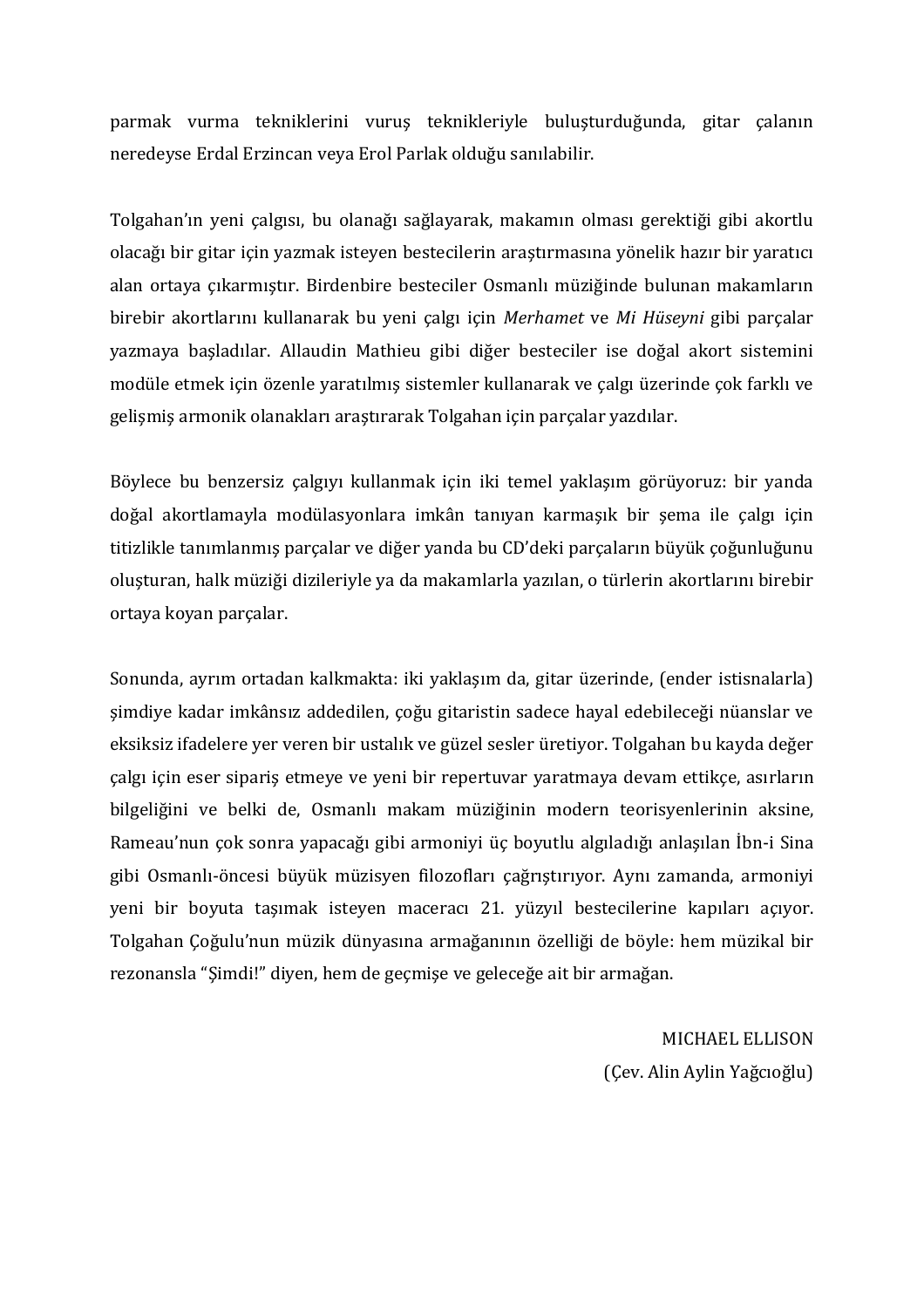## AYARLANABİLİR MİKROTONAL GİTAR

Ayarlanabilir mikrotonal gitar, 2008 yılında Tolgahan Çoğulu tarafından tasarlanmış, aynı yıl İstanbul Teknik Üniversitesi Dr. Erol Üçer Müzik İleri Araştırmalar Merkezi bünyesinde Prof. Şehvar Beşiroğlu yürütücülüğünde bir bilimsel araştırma projesi olarak kabul edilip finanse edilmiş ve 2009 yılında Ekrem Özkarpat tarafından yapımı tamamlanmıştır.

Tolgahan Çoğulu, ayarlanabilir mikrotonal gitarı Walter Vogt'un gitardaki entonasyon sorunlarını çözmek için 1985 yılında icat ettiği hareketli perdeli Vogt gitarından esinlenerek tasarlamıştır. Ayarlanabilir mikrotonal gitarda her telin altında bulunan kanallar aracılığıyla tüm perdeler hareket ettirilebilmektedir. Ayrıca gitar klavyesine istenilen miktarda perde eklenip çıkarılabilir.

Ayarlanabilir mikrotonal gitarın yapılışında üç temel hedef vardır:

- 1) Makamsal müzikleri gitar ile çalabilmek.
- 2) Çağdaş klasik Batı müziğindeki mikrotonal müzikleri çalabilmek.
- 3) Eşit tampereman sistem dışındaki akort sistemlerini çalabilmek.

## PERDE AYARLARI VE AKORT DÜZENLERİ

Albümdeki birçok eser, Anadolu halk müziklerinde yaygın olarak kullanılan Hüseyni makam ailesi üzerine kurulmuştur. Bu makam ailesinin dizisi Doryen moduna benzemektedir. Ancak, ikinci ve altıncı dereceler mikrotonlardır ve bemol iki, diyez üç gibi sembollerle gösterilmektedir. Bu perdeler yaklaşık olarak 35 sent pest ayarlanmıştır. Mikrotonal gitardaki perdelerin ayarları için bağlamadaki perdelerin konumları baz alınmıştır. *Kara Toprak*, *Uzun İnce Bir Yoldayım* ve *Yemen Türküsü*, Fa# karar sesli Hüseyni makamındadır. Bu düzenlemelerde akort düzeni, Ricardo Moyano'nun kullandığı düzendir ve sekizinci telden birinci tele doğru C# C# E F# C# F# B E şeklindedir. *Fidayda* eserinde akort düzeni D D D A D A Bb D şeklindedir. Eserde, zaman zaman çıkıcı gamlarda 35 sent pestlik mikroton kullanılmıştır. Birçok süsleme, eşit tampere seslerden mikrotonlara doğru yapılmaktadır. Dördüncü ve beşinci parçalar eşit tamperemandır. *Kochari* ezgisi ise Hüseyni makam ailesi üzerine kurulmuştur ancak mikrotonlar yaklaşık 15 sent pest olarak ayarlanmıştır.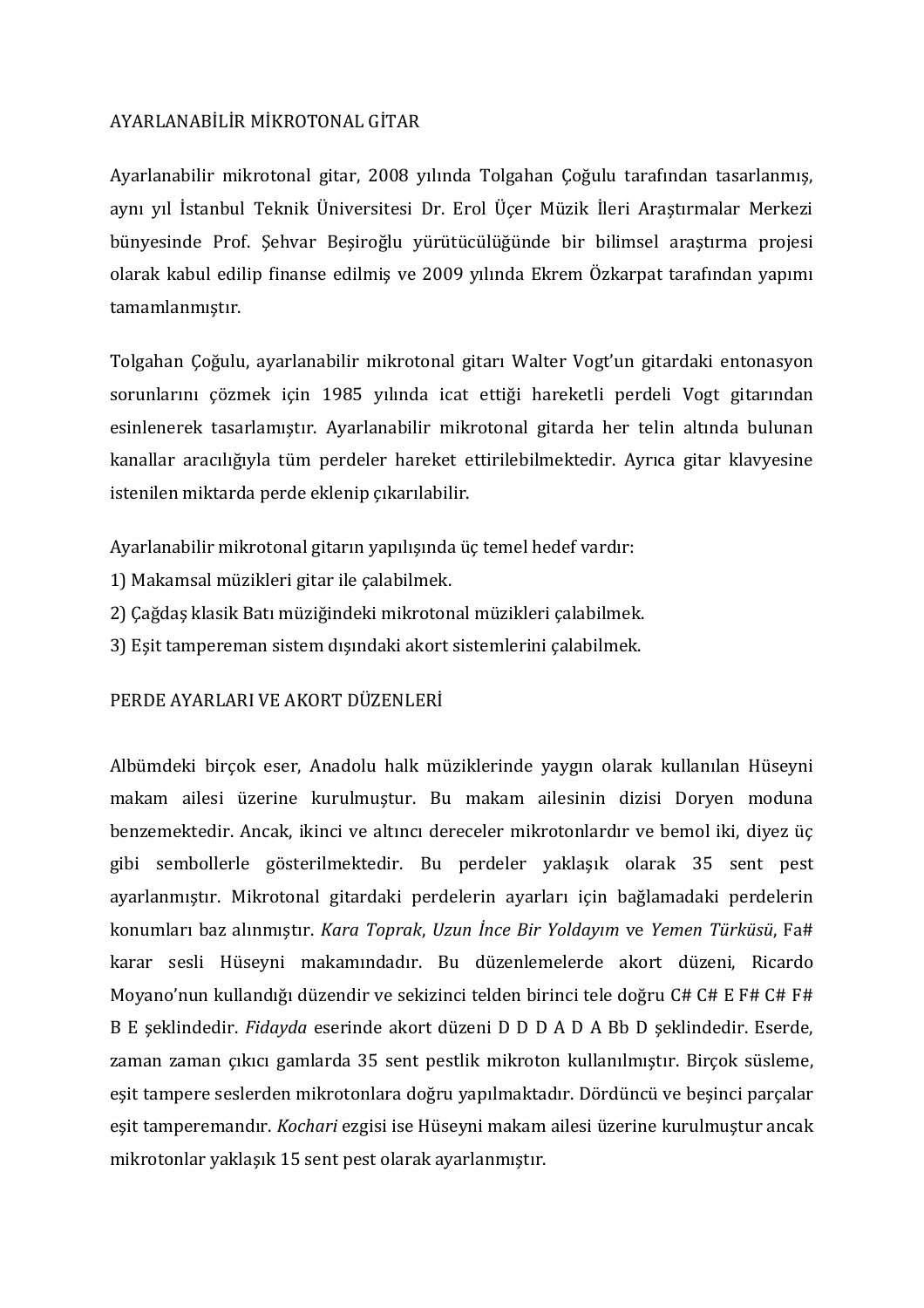*Shesh-tar* eserinde tüm perdeler, Re karar sesli doğal akort sistemine göre ayarlanmıştır. Akort düzeni D D D A D A A D şeklindedir. Mutlu Torun'un tüm eserleri, normal gitar için bestelenmiştir. Bu eserlerin Doryen modunda olanları, besteci ile birlikte çalışılarak Hüseyni makam ailesine çevriltilmiştir ve genellikle 35 sent pestlik mikrotonlar kullanılmıştır. *Prelude* ve *Merhamet* eserlerinde tüm perdeler Hüzzam, Zirgüleli Hicaz, Saba, Nihavend ve Nikriz makamlarına göre ayarlanmıştır. Örneğin, Hicaz makam ailesinde sıklıkla kullanılan artık ikili aralığı daraltılmıştır. *Xoş e Hewreman* eserinin akort sistemi D D D G D G A D şeklindedir. Eserin orta bölümünde ikinci derece yaklaşık 35 sent pest ayarlanmıştır.

#### TOLGAHAN ÇOĞULU

1978 yılında Ankara'da doğdu. 1996-2001 yılları arasında Boğaziçi Üniversitesi Folklor Kulübünde Ayhan Akkaya ile klasik gitar eğitimini sürdürdü ve BÜFK Gitar Topluluğu'nun birçok konserinde yer aldı. 2001 yılında İstanbul Teknik Üniversitesi Dr. Erol Üçer Müzik İleri Araştırmalar Merkezi (MİAM) Klasik Gitar Yüksek Lisans programına kabul edildi ve burada Soner Egesel ve Bekir Küçükay ile çalışmalarını sürdürdü. 2010 yılında 'Bağlama Tekniklerinin Klasik Gitar İcrasına Uyarlanması' başlıklı doktora tezini bitirip mezun oldu. Tez, 2011 yılında VDM Publishing tarafından basıldı. 2007 yılında Erhan Birol ile beraber klasik gitar ikilisi 'Duoist'i kurdu. İkilinin CD'si *İki Elin Sesi*, Pan Müzik tarafından 2011 yılında yayınlandı. 2008 yılında ayarlanabilir mikrotonal gitarı tasarladı. 2001 yılından beri Boğaziçi Gösteri Sanatları Topluluğu'nda çalışmalarını sürdürmektedir. Birgül Serçe ile birlikte yazdığı 'Temel Müzik Eğitimi' kitabı BGST Yayınları tarafından 2010 yılında yayınlanmıştır. Tolgahan Çoğulu, 2010 yılında İTÜ Türk Musikisi Devlet Konservatuarı'nda klasik gitar bölümünü kurmuştur.

#### TEŞEKKÜR

Hasan Saltık'a ve Kalan Müzik çalışanlarına, danışmanım Şehvar Beşiroğlu'na, gitarın yapımcısı Ekrem Özkarpat'a, İsmail Dalgın'a, İstanbul Teknik Üniversitesi Dr. Erol Üçer Müzik İleri Araştırmalar Merkezi'ne, Erol Üçer ve Mine Üçer'e, Cihat Aşkın ve Michael Ellison'a, Ricardo Moyano, Mutlu Torun, Tolga Zafer Özdemir, Gilbert Biberian, Onur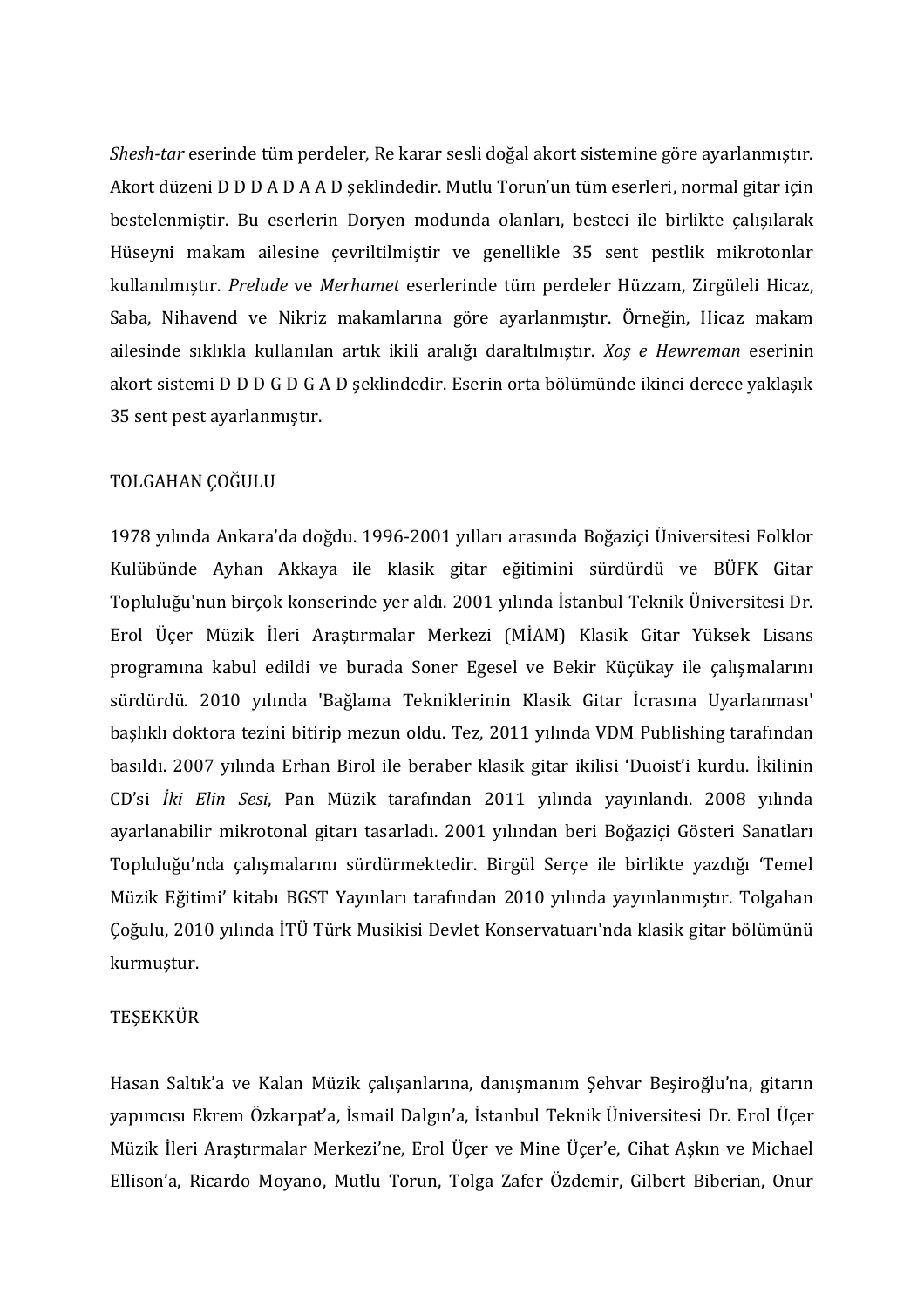Türkmen, Erhan Birol ve Sinan Cem Eroğlu'na, Taylan Özdemir ve Burak Tamer'e, John Schneider ve Erkan Oğur'a, Okan Murat Öztürk ve Erdem Şimşek'e, Alin Aylin Yağcıoğlu ve Jerfi Aji'ye, Tufan Kurdoğlu ve Fırat İler'e, Yılmaz Çoğulu, Devrim Çoğulu, Ece Çoğulu ve Derin Çoğulu'ya ve son olarak Aysel Özer'e, Halime Öcal'a ve Atlas Çoğulu'ya çok teşekkürler.

Yapım/Production: Kalan Müzik, Hasan Saltık Kayıt/Recording: Taylan Özdemir Mix: Taylan Özdemir, Burak Tamer Mastering: Burak Tamer Tasarım/Design: Orhan Sayılı Çeviri/Translation: Alin Aylin Yağcıoğlu, Bob Beer Fotoğraf/Photography: Karay Özkan

www.tolgahancogulu.com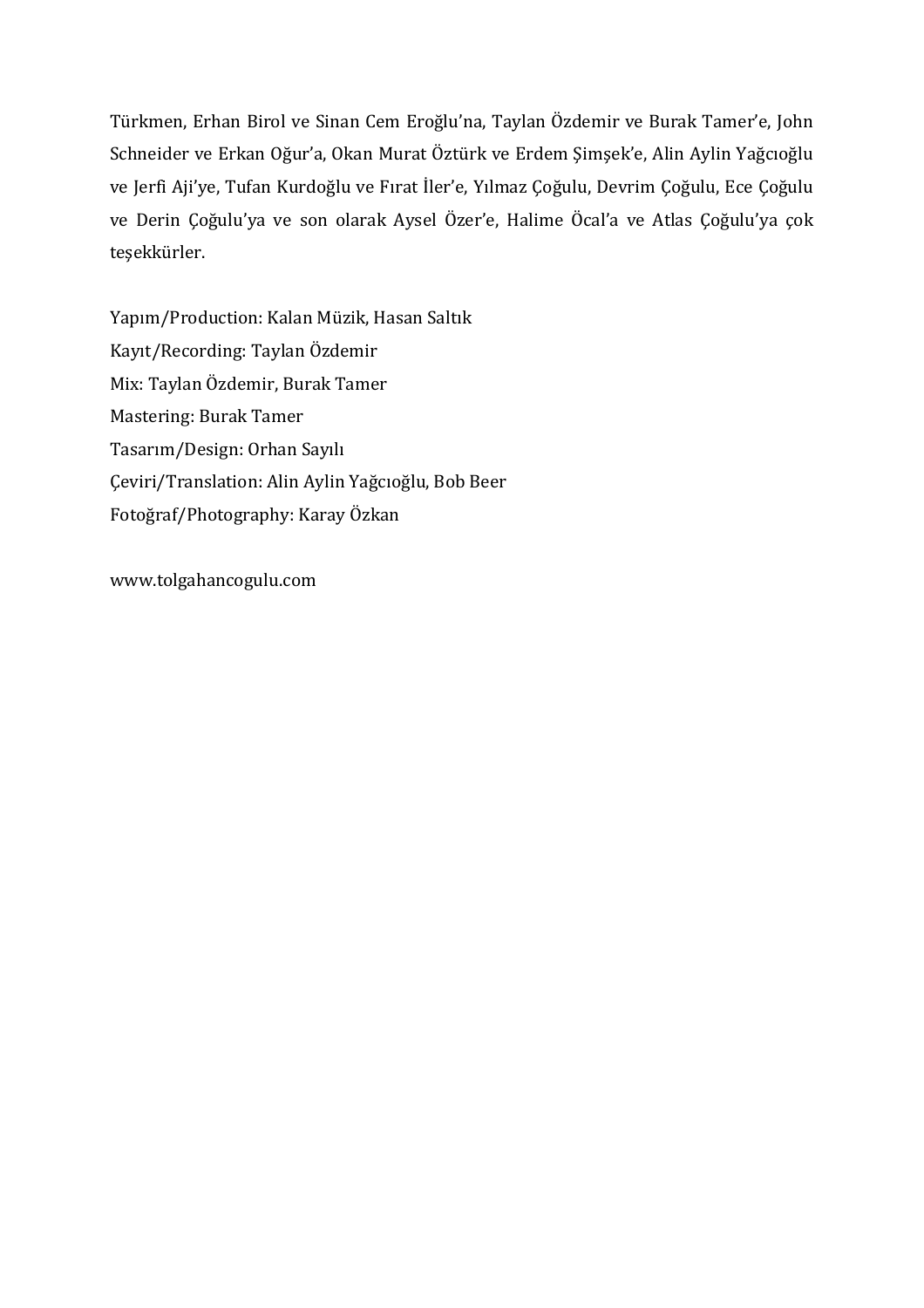# TOLGAHAN ÇOĞULU ATLAS **Mikrotonal Gitar için Müzik** / Music for Microtonal Guitar

| $\mathbf{1}$ | Fidayda<br>Anonim Anadolu Halk Şarkısı / Anonymous Anatolian Folk Song<br>Düzenleme / Arrangement: Tolgahan Çoğulu                                                                                                                                        | 3.56 |
|--------------|-----------------------------------------------------------------------------------------------------------------------------------------------------------------------------------------------------------------------------------------------------------|------|
| $\mathbf{2}$ | Kara Toprak / Black Earth Aşık Veysel Şatıroğlu (1894 - 1973)<br>Düzenleme / Arrangement: Ricardo Moyano                                                                                                                                                  | 3.42 |
| 3            | <b>Uzun Ince Bir Yoldayim / I am on a Long and Narrow Way</b><br>Aşık Veysel Şatıroğlu (1894 - 1973)<br>Düzenleme / Arrangement: Tolgahan Çoğulu                                                                                                          | 4.11 |
| 4            | Gitar ve Flüt için Bir Ermeni Şarkısı / Armenian Song for Guitar and Flute<br><b>Gilbert Biberian (1944-)</b><br>Solo Gitar için Transkripsiyon / Transcription for Solo Guitar:<br>Tolgahan Çoğulu<br>2.17                                               |      |
| 5            | <b>Tuz Bar</b><br>Derleyen / Collected by Gomidas Vartabed (1869-1935)<br>Düzenleme / Arrangement: Gilbert Biberian<br>2.17                                                                                                                               |      |
| 6            | Kochari<br>Derleyen / Collected by Gomidas Vartabed (1869-1935)<br>Düzenleme / Arrangement: Gilbert Biberian<br>1.34                                                                                                                                      |      |
| 7            | Yemen Türküsü<br>Anonim Anadolu Halk Şarkısı / Anonymous Anatolian Folk Song<br>Düzenleme / Arrangement: Tolgahan Çoğulu, Sinan Cem Eroğlu<br>Mikrotonal Gitar / Microtonal Guitar: Tolgahan Çoğulu<br>Perdesiz Gitar / Fretless Guitar: Sinan Cem Eroğlu | 4.09 |
| 8            | Shesh-Tar Tolga Zafer Özdemir (1976-)<br>9.05                                                                                                                                                                                                             |      |
| 9            | Re Hüseyni Mutlu Torun (1942-)<br>1.50                                                                                                                                                                                                                    |      |
| 10           | Dört Küçük Parça / Four Little Pieces Mutlu Torun (1942-)<br>1. Küçük Parça / 1 <sup>st</sup> Little Piece<br>0.39                                                                                                                                        |      |
| 11           | 2. Küçük Parça / 2 <sup>nd</sup> Little Piece                                                                                                                                                                                                             |      |